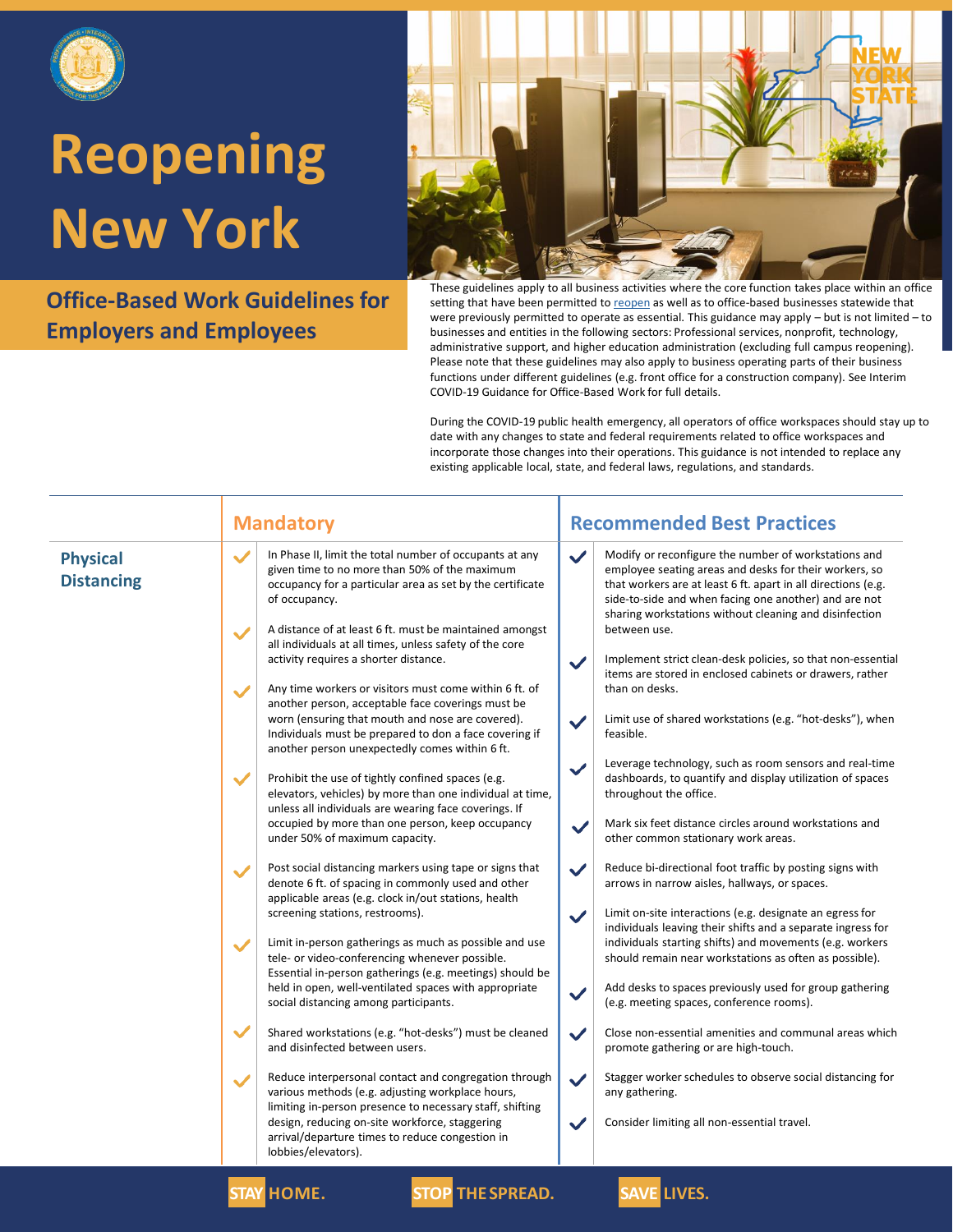

**Office-Based Work Guidelines for Employers and Employees**



These guidelines apply to all business activities where the core function takes place within an office setting that have been permitted to [reopen](https://forward.ny.gov/regional-monitoring-dashboard) as well as to office-based businesses statewide that were previously permitted to operate as essential. This guidance may apply – but is not limited – to businesses and entities in the following sectors: Professional services, nonprofit, technology, administrative support, and higher education administration (excluding full campus reopening). Please note that these guidelines may also apply to business operating parts of their business functions under different guidelines (e.g. front office for a construction company). See Interim COVID-19 Guidance for Office-Based Work for full details.

During the COVID-19 public health emergency, all operators of office workspaces should stay up to date with any changes to state and federal requirements related to office workspaces and incorporate those changes into their operations. This guidance is not intended to replace any existing applicable local, state, and federal laws, regulations, and standards.

|                                                  | <b>Mandatory</b> |                                                                                                                                                                                                                                                                                                                                                             | <b>Recommended Best Practices</b> |                                                                                                                                                    |
|--------------------------------------------------|------------------|-------------------------------------------------------------------------------------------------------------------------------------------------------------------------------------------------------------------------------------------------------------------------------------------------------------------------------------------------------------|-----------------------------------|----------------------------------------------------------------------------------------------------------------------------------------------------|
| <b>Physical</b><br><b>Distancing</b><br>(cont'd) | $\checkmark$     | Non-essential common areas (e.g. gyms, pools, game<br>rooms) must remain closed.                                                                                                                                                                                                                                                                            |                                   |                                                                                                                                                    |
| <b>Protective</b><br><b>Equipment</b>            | $\checkmark$     | Provide workers with an acceptable face covering at no-<br>cost to the employees/contractors and have an<br>adequate supply of coverings in case of need for<br>replacement.<br>Acceptable face coverings include but are not limited to                                                                                                                    | $\checkmark$                      | Maintain adequate supply of face coverings, masks and<br>other required PPE should a worker need a replacement,<br>or should a visitor be in need. |
|                                                  | $\checkmark$     | cloth (e.g. homemade sewn, quick cut, bandana),<br>surgical masks, and face shields.                                                                                                                                                                                                                                                                        |                                   |                                                                                                                                                    |
|                                                  | $\checkmark$     | Clean, replace, and prohibit sharing of face coverings.<br>Consult the CDC guidance for additional information on<br>cloth face coverings and other types of personal<br>protective equipment (PPE), as well as instructions on<br>use and cleaning.                                                                                                        |                                   |                                                                                                                                                    |
|                                                  |                  | Train workers on how to don, doff, clean (as applicable),<br>and discard PPE (training should be extended to<br>contractors if the building managers/owners supply<br>contractors with PPE).                                                                                                                                                                |                                   |                                                                                                                                                    |
|                                                  | $\checkmark$     | Must advise workers and visitors to wear face coverings<br>in common areas including elevators, lobbies, and when<br>traveling around the office.                                                                                                                                                                                                           |                                   |                                                                                                                                                    |
|                                                  | $\checkmark$     | Limit the sharing of objects, such as tools, laptops,<br>notebooks, telephones, touchscreens, and writing<br>utensils, as well as the touching of shared surfaces; or,<br>require workers to wear gloves when in contact with<br>shared objects or frequently touched surfaces; or,<br>require workers to perform hand hygiene before and<br>after contact. |                                   |                                                                                                                                                    |



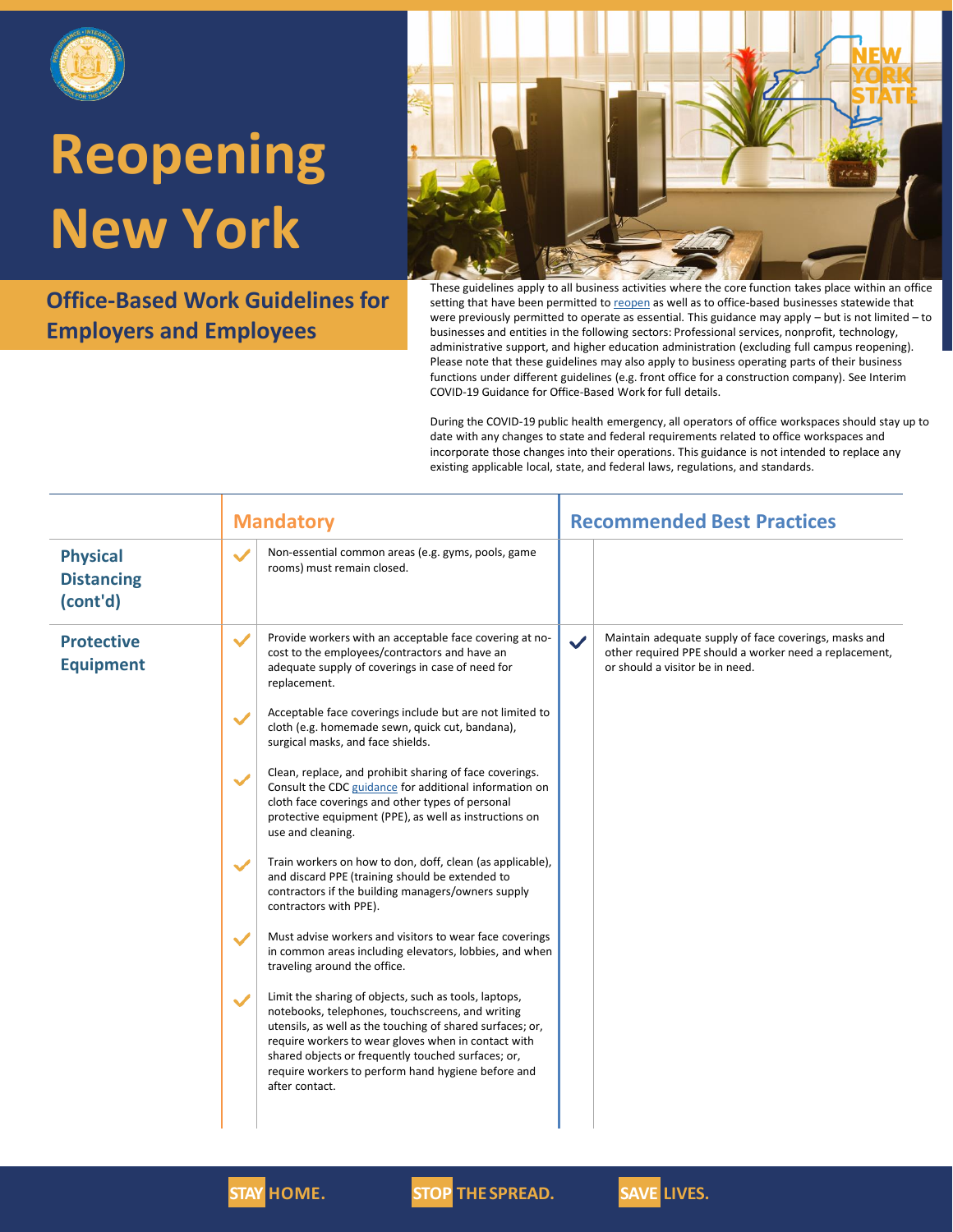

**Office-Based Work Guidelines for Employers and Employees**



These guidelines apply to all business activities where the core function takes place within an office setting that have been permitted to [reopen](https://forward.ny.gov/regional-monitoring-dashboard) as well as to office-based businesses statewide that were previously permitted to operate as essential. This guidance may apply – but is not limited – to businesses and entities in the following sectors: Professional services, nonprofit, technology, administrative support, and higher education administration (excluding full campus reopening). Please note that these guidelines may also apply to business operating parts of their business functions under different guidelines (e.g. front office for a construction company). See Interim COVID-19 Guidance for Office-Based Work for full details.

During the COVID-19 public health emergency, all operators of office workspaces should stay up to date with any changes to state and federal requirements related to office workspaces and incorporate those changes into their operations. This guidance is not intended to replace any existing applicable local, state, and federal laws, regulations, and standards.

| <b>Hygiene and</b><br><b>Cleaning</b> | Adhere to hygiene, cleaning, and disinfection<br>$\checkmark$<br>requirements from the Centers for Disease Control and<br>Prevention (CDC) and Department of Health (DOH) and<br>maintain cleaning logs on site that document date,<br>time, and scope of cleaning.<br>Provide and maintain hand hygiene stations in office,<br>$\checkmark$<br>including handwashing with soap, running warm water,<br>and disposable paper towels, lined garbage can, as well | Avoid use of furniture that is not easily cleaned and<br>$\checkmark$<br>disinfected (e.g. cloth fabric sofas).<br>Wherever possible, increase ventilation of outdoor air<br>$\checkmark$<br>(e.g. opening windows and doors) while maintaining<br>safety precautions. |
|---------------------------------------|-----------------------------------------------------------------------------------------------------------------------------------------------------------------------------------------------------------------------------------------------------------------------------------------------------------------------------------------------------------------------------------------------------------------------------------------------------------------|------------------------------------------------------------------------------------------------------------------------------------------------------------------------------------------------------------------------------------------------------------------------|
|                                       |                                                                                                                                                                                                                                                                                                                                                                                                                                                                 |                                                                                                                                                                                                                                                                        |
|                                       | as an alcohol-based hand sanitizer containing 60% or<br>more alcohol for areas where handwashing is not<br>feasible.                                                                                                                                                                                                                                                                                                                                            |                                                                                                                                                                                                                                                                        |
|                                       | $\checkmark$<br>Provide and encourage participants to use<br>cleaning/disinfection supplies before and after use of<br>shared and frequently touched surfaces, followed by<br>hand hygiene.                                                                                                                                                                                                                                                                     |                                                                                                                                                                                                                                                                        |
|                                       | $\checkmark$<br>Ensure that equipment is regularly cleaned and<br>disinfected using registered disinfectants, including at<br>least as often as employees and contractors change<br>workstations.                                                                                                                                                                                                                                                               |                                                                                                                                                                                                                                                                        |
|                                       | Cleaning and disinfecting of the office location, shared<br>$\checkmark$<br>surfaces, and other areas, as well as equipment, should<br>be performed using Department of Environmental<br>Conservation (DEC) products identified by the<br>Environmental Protection Agency (EPA) as effective<br>against COVID-19.                                                                                                                                               |                                                                                                                                                                                                                                                                        |
|                                       | $\checkmark$<br>Regularly clean and disinfect the site and more<br>frequently clean and disinfect high risk areas used by<br>many individuals and for frequently touched surfaces.                                                                                                                                                                                                                                                                              |                                                                                                                                                                                                                                                                        |
|                                       | Rigorous cleaning and disinfection must occur at least<br>$\checkmark$<br>after each shift, daily, or more frequently as needed.                                                                                                                                                                                                                                                                                                                                |                                                                                                                                                                                                                                                                        |
|                                       | Regularly clean and disinfect the location or facility and<br>$\checkmark$<br>conduct more frequent cleaning and disinfection for<br>high risk areas used by many individuals (e.g.<br>restrooms) and for frequently touched surfaces.                                                                                                                                                                                                                          |                                                                                                                                                                                                                                                                        |

**STAY HOME. STOP THESPREAD. SAVE LIVES.**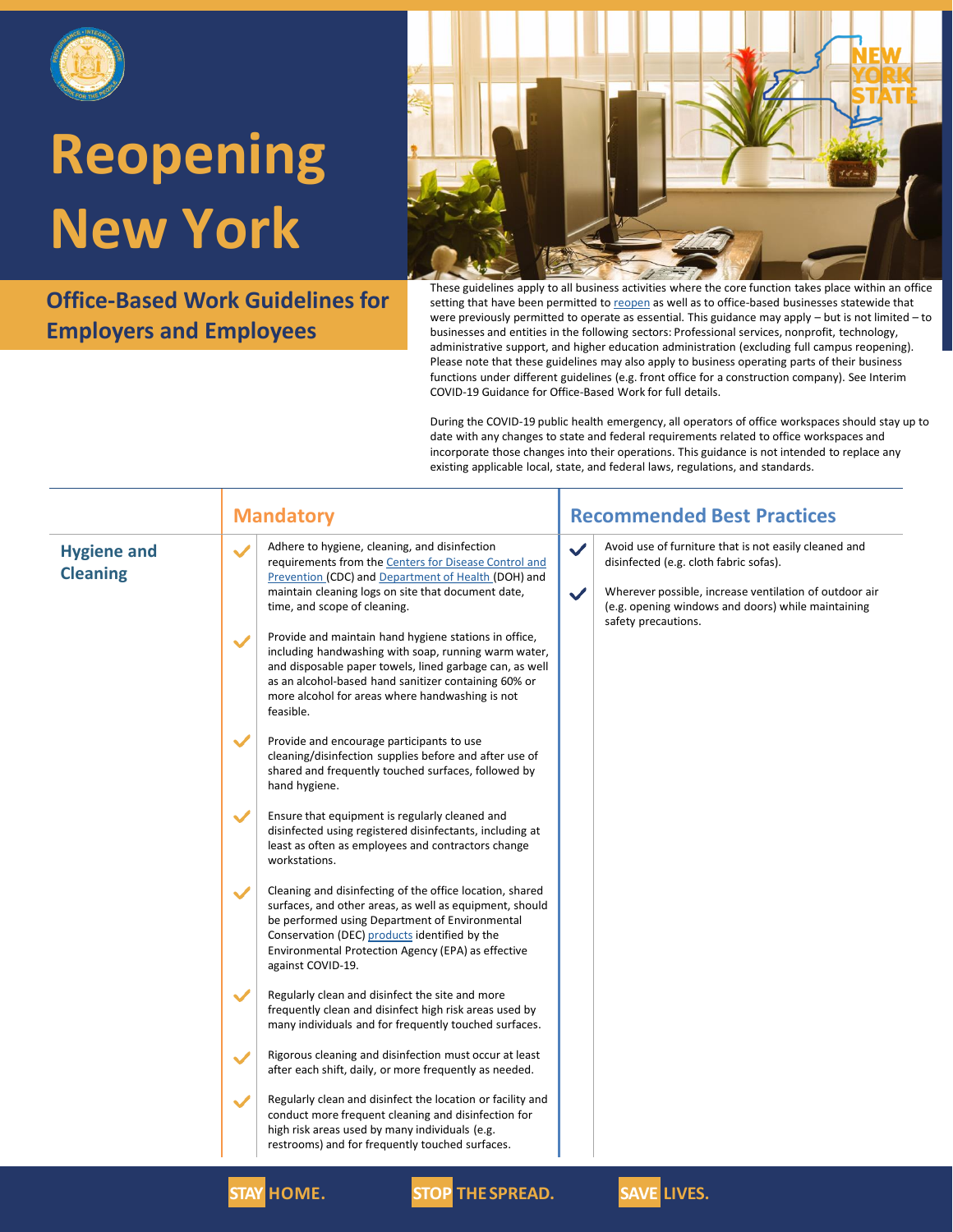

**Office-Based Work Guidelines for Employers and Employees**



These guidelines apply to all business activities where the core function takes place within an office setting that have been permitted to [reopen](https://forward.ny.gov/regional-monitoring-dashboard) as well as to office-based businesses statewide that were previously permitted to operate as essential. This guidance may apply – but is not limited – to businesses and entities in the following sectors: Professional services, nonprofit, technology, administrative support, and higher education administration (excluding full campus reopening). Please note that these guidelines may also apply to business operating parts of their business functions under different guidelines (e.g. front office for a construction company). See Interim COVID-19 Guidance for Office-Based Work for full details.

During the COVID-19 public health emergency, all operators of office workspaces should stay up to date with any changes to state and federal requirements related to office workspaces and incorporate those changes into their operations. This guidance is not intended to replace any existing applicable local, state, and federal laws, regulations, and standards.

|                                                   | <b>Mandatory</b>                                                                                                                                                                                                                                                                                                                                                                                                                                                                                                 | <b>Recommended Best Practices</b>                                                                                                                                                                                     |  |
|---------------------------------------------------|------------------------------------------------------------------------------------------------------------------------------------------------------------------------------------------------------------------------------------------------------------------------------------------------------------------------------------------------------------------------------------------------------------------------------------------------------------------------------------------------------------------|-----------------------------------------------------------------------------------------------------------------------------------------------------------------------------------------------------------------------|--|
| <b>Hygiene and</b><br><b>Cleaning</b><br>(cont'd) | Provide cleaning and disinfection of exposed areas in<br>$\checkmark$<br>the event that an individual is confirmed to have COVID-<br>19, with such cleaning and disinfection to include, at a<br>minimum, all heavy transit areas and high-touch<br>surfaces (e.g. elevators, lobbies, building entrances,<br>badge scanners, restrooms handrails, door handles).                                                                                                                                                |                                                                                                                                                                                                                       |  |
|                                                   | Prohibit shared food and beverages (e.g. buffet meals).<br>$\checkmark$                                                                                                                                                                                                                                                                                                                                                                                                                                          |                                                                                                                                                                                                                       |  |
| <b>Communication</b>                              | Affirm you have reviewed and understand the state-<br>$\checkmark$<br>issued industry guidelines, and that you will implement<br>them.                                                                                                                                                                                                                                                                                                                                                                           | $\checkmark$<br>Develop webpages, text and email groups, and social<br>media campaigns to provide information to workers,<br>customers, and visitors that include instructions, training,                             |  |
|                                                   | $\checkmark$<br>Post signage inside and outside of the office location to<br>remind personnel and customers to adhere to proper<br>hygiene, social distancing rules, appropriate use of PPE,<br>and cleaning and disinfecting protocols.                                                                                                                                                                                                                                                                         | signage, and information.<br>$\checkmark$<br>Work with building management to help facilitate any<br>building-wide communications.                                                                                    |  |
|                                                   | $\checkmark$<br>Train all personnel on new protocols and frequently<br>communicate safety guidelines.                                                                                                                                                                                                                                                                                                                                                                                                            | Post signage inside and outside of the building to remind<br>$\checkmark$<br>individuals to adhere to proper hygiene, social distancing<br>rules, appropriate use of PPE, and cleaning and<br>disinfecting protocols. |  |
|                                                   | Establish a communication plan for employees and<br>$\checkmark$<br>visitors with a consistent means to provide updated<br>information.                                                                                                                                                                                                                                                                                                                                                                          |                                                                                                                                                                                                                       |  |
|                                                   | $\checkmark$<br>Provide building managers/owners a list of essential<br>visitors expected to enter the building.                                                                                                                                                                                                                                                                                                                                                                                                 |                                                                                                                                                                                                                       |  |
|                                                   | $\checkmark$<br>Maintain a continuous log of every person, including<br>workers and visitors, who may have close contact with<br>other individuals at the work site or area.                                                                                                                                                                                                                                                                                                                                     |                                                                                                                                                                                                                       |  |
|                                                   | If a worker or visitor was in close contact with others at<br>$\checkmark$<br>the office location and tests positive for COVID-19, the<br>employer must immediately notify state and local<br>health departments and cooperate with contact tracing<br>efforts, including notification of potential contacts, such<br>as workers, visitors, and/or customers (if known) who<br>had close contact with the individual, while maintaining<br>confidentiality required by state and federal law and<br>regulations. |                                                                                                                                                                                                                       |  |



**STAY HOME. STOP THESPREAD. SAVE LIVES.**

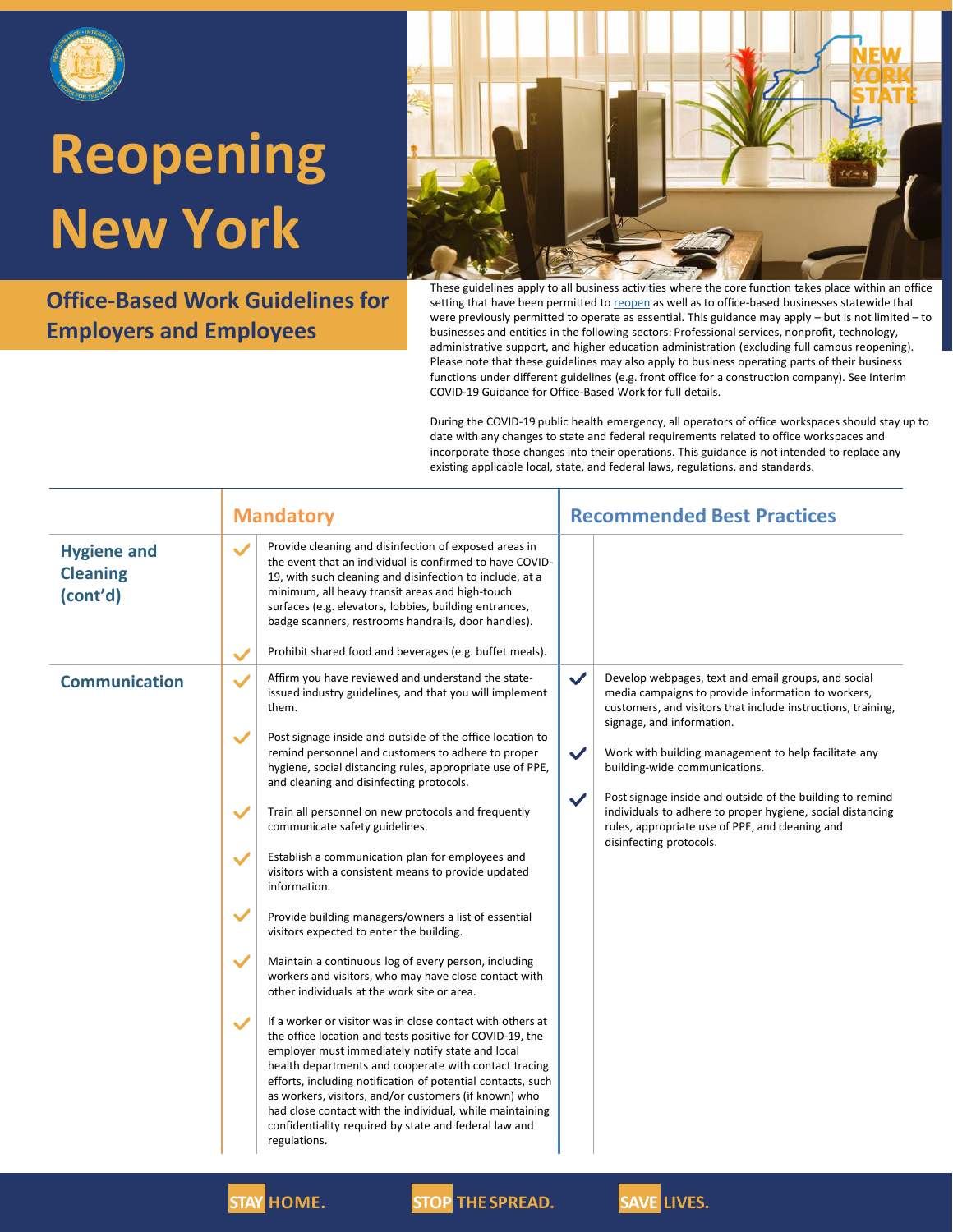

**Office-Based Work Guidelines for Employers and Employees**



These guidelines apply to all business activities where the core function takes place within an office setting that have been permitted to [reopen](https://forward.ny.gov/regional-monitoring-dashboard) as well as to office-based businesses statewide that were previously permitted to operate as essential. This guidance may apply – but is not limited – to businesses and entities in the following sectors: Professional services, nonprofit, technology, administrative support, and higher education administration (excluding full campus reopening). Please note that these guidelines may also apply to business operating parts of their business functions under different guidelines (e.g. front office for a construction company). See Interim COVID-19 Guidance for Office-Based Work for full details.

During the COVID-19 public health emergency, all operators of office workspaces should stay up to date with any changes to state and federal requirements related to office workspaces and incorporate those changes into their operations. This guidance is not intended to replace any existing applicable local, state, and federal laws, regulations, and standards.

|                                  | <b>Mandatory</b>                                                                                                                                                                                                                                                                                                                                                                                                                                                                                                                                                                                                                                                                                                                                                                                                                                                                                                                                                                                                                                                                                                                                                                                                                                                                                                                                                                                                                                                                                                                                                                                                                         | <b>Recommended Best Practices</b>                                                                                                                                                                                                                                                                                                                                                                                                                                                                                                                                                                                                                                                                                                                                                                                                                                                                                                                                                                                                                                                                                                                                     |  |
|----------------------------------|------------------------------------------------------------------------------------------------------------------------------------------------------------------------------------------------------------------------------------------------------------------------------------------------------------------------------------------------------------------------------------------------------------------------------------------------------------------------------------------------------------------------------------------------------------------------------------------------------------------------------------------------------------------------------------------------------------------------------------------------------------------------------------------------------------------------------------------------------------------------------------------------------------------------------------------------------------------------------------------------------------------------------------------------------------------------------------------------------------------------------------------------------------------------------------------------------------------------------------------------------------------------------------------------------------------------------------------------------------------------------------------------------------------------------------------------------------------------------------------------------------------------------------------------------------------------------------------------------------------------------------------|-----------------------------------------------------------------------------------------------------------------------------------------------------------------------------------------------------------------------------------------------------------------------------------------------------------------------------------------------------------------------------------------------------------------------------------------------------------------------------------------------------------------------------------------------------------------------------------------------------------------------------------------------------------------------------------------------------------------------------------------------------------------------------------------------------------------------------------------------------------------------------------------------------------------------------------------------------------------------------------------------------------------------------------------------------------------------------------------------------------------------------------------------------------------------|--|
| <b>Communication</b><br>(cont'd) | Conspicuously post safety plans on site.<br>$\checkmark$                                                                                                                                                                                                                                                                                                                                                                                                                                                                                                                                                                                                                                                                                                                                                                                                                                                                                                                                                                                                                                                                                                                                                                                                                                                                                                                                                                                                                                                                                                                                                                                 |                                                                                                                                                                                                                                                                                                                                                                                                                                                                                                                                                                                                                                                                                                                                                                                                                                                                                                                                                                                                                                                                                                                                                                       |  |
| <b>Screening</b>                 | $\checkmark$<br>Employees who are sick should stay home or return to<br>home, if they become ill at work.<br>Implement mandatory health screening assessment<br>$\checkmark$<br>(e.g. questionnaire, temperature check) for employees,<br>contractors, and other visitors, asking about (1) COVID-<br>19 symptoms in past 14 days, (2) positive COVID-19 test<br>in past 14 days, and/or (3) close contact with confirmed<br>or suspected COVID-19 case in past 14 days. Responses<br>must be reviewed and documented daily<br>If a person has COVID-19 symptoms AND EITHER<br>٠<br>tests positive for COVID-19 OR did not receive a<br>test, the individual may only return after<br>completing at least 14 days of self-quarantine.<br>If a person does NOT have COVID-19 symptoms<br>$\bullet$<br>BUT tests positive for COVID-19, the individual<br>may only return after completing at least 14<br>days of self-quarantine.<br>If a person has had close contact with a person<br>$\bullet$<br>with COVID-19 for a prolonged period of time<br>AND is symptomatic, the individual should<br>follow the above protocol for a positive case.<br>If a person has had close contact with a person<br>۰<br>with COVID-19 for a prolonged period of time<br>AND is NOT symptomatic, the individual must<br>complete a 14 day self-quarantine.<br>Coordinate with building managers to facilitate<br>$\checkmark$<br>screening. Tenants are responsible for screening their<br>own employees and visitors, unless Responsible Parties<br>and building management have agreed to alternate<br>arrangement to ensure screening is in effect. | $\checkmark$<br>Prevent workers or visitors from intermingling in close<br>contact with each other prior to completion of the<br>screening.<br>$\checkmark$<br>Daily temperature checks may be conducted per Equal<br>Employment Opportunity Commission or DOH guidelines.<br>$\checkmark$<br>Maintain a log of every person, including workers and<br>visitors, who may have close contact with other<br>individuals at the work site or area, such that all contacts<br>may be identified, traced and notified in the event a<br>worker is diagnosed with COVID-19.<br>$\checkmark$<br>Screen individuals at or near the building entrance (if<br>space allows) to minimize the impact of a positive<br>individual in case of a suspected or confirmed case of<br>COVID-19.<br>Coordinate with building managers to identify individuals<br>$\checkmark$<br>who have completed a remote screening.<br>Use screening tools in building entrances, in coordination<br>$\checkmark$<br>with building management where possible, to identify<br>potentially symptomatic visitors and direct them to a<br>secondary screening area to complete a follow-on<br>screening. |  |

**STAY HOME. STOP THESPREAD. SAVE LIVES.**